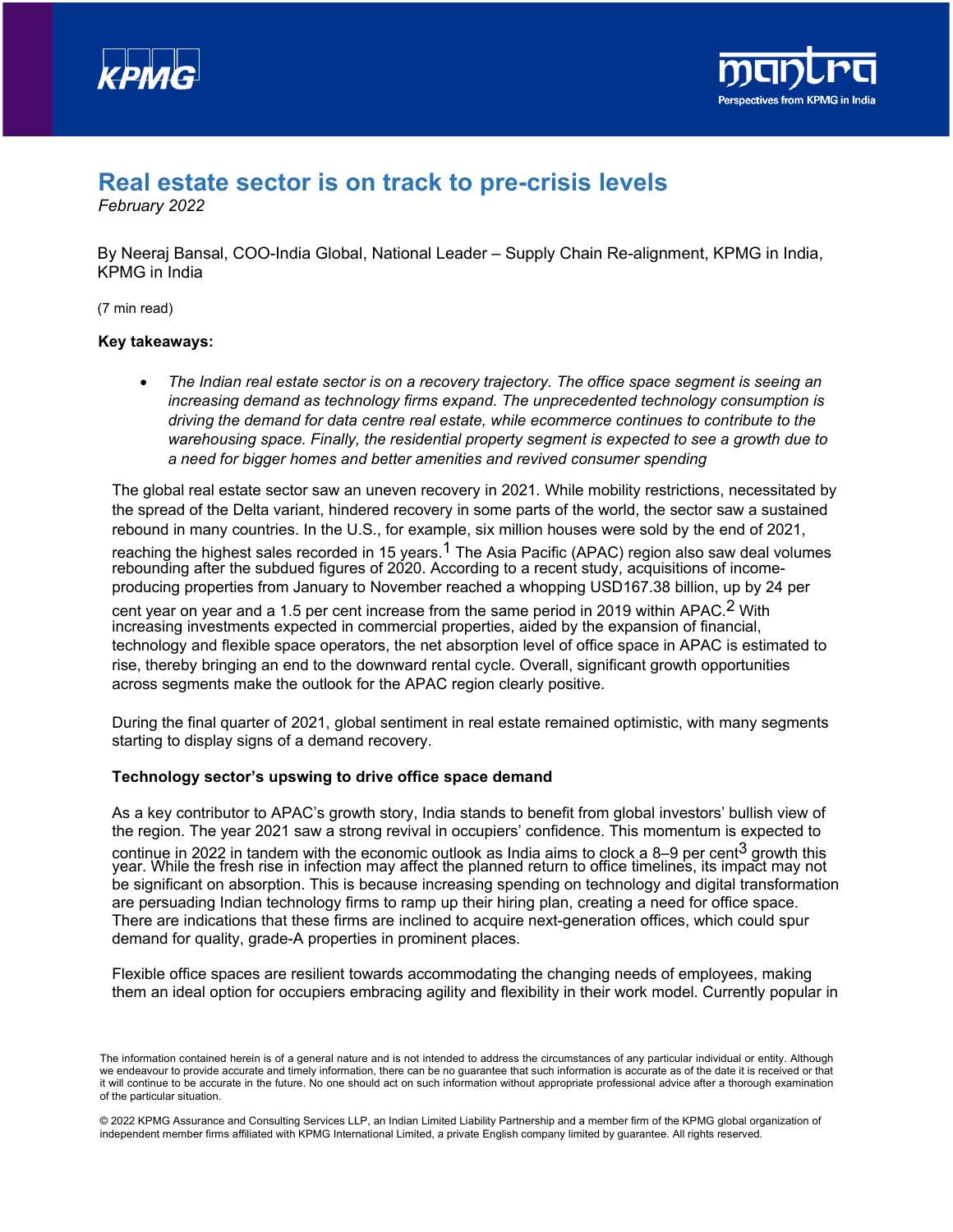metropolitan cities, these spaces are expected to see major expansion in smaller cities, owing to talent availability which has further strengthened because of the pandemic-triggered reverse migration.

Mobility restrictions, however, are expected to reduce the demand in retail and hospitality sectors, which will result in subdued leasing demand. But, in the meanwhile, appealing prices of these properties are expected to lure buyers, setting the stage for a surge in deal-making activities, which will lead to consolidation in the sector.

#### **Warehouse and data centre segments have vast growth potential**

The e-commerce sector clocked a substantial growth during the pandemic, with its share in total

transactions increasing from 18 per cent in FY2017 to 31 per cent in FY2021.<sup>[4](#page-2-2)</sup> To meet this surge in demand, e-commerce players and third-party logistics firms are committing to investment in warehouses. Further, e-commerce's growing popularity of instant delivery options is also fuelling the demand for small warehouses within the cities. Overall, the sector's share in total warehousing transactions is expected to grow in the next few years.

The data centre segment—one of the least affected sectors during the pandemic—is witnessing a major boom in India as well. The country is likely to see a higher growth in this segment compared to the global average. Its key drivers include a massive increase in data consumption, a growing user base of social media and streaming platforms and data localisation, among others. To meet the rising data usage, data centre capacities need to be scaled up and investment in this space is expected to grow at a CAGR of 5 per cent to reach USD5 billion<sup>5</sup> per annum by 2025. Given the segment's immense growth potential, there has been a rise in interest from global players, who prefer to strengthen their footprint either through acquisitions or joint ventures.

#### **Residential realty retains its growth momentum**

The previous year was the year of recovery for real estate in India. Home sales and new launches both registered a boost, with new housing supply standing at 65,211 units by the third quarter—an increase from the 19,8[6](#page-2-4)5 units launched in the third quarter of 2020. $^6$  The pandemic created a huge demand for residential properties in tier 2 cities. Further, infrastructure development, planned connectivity and ease of living are some of the key features attracting home buyers to these places, which is expected to lead the sector's growth. The affordable housing space, benefiting from government incentives, will also be an important contributor to demand. Luxury projects, on the other hand, received a positive boost from increased purchasing power on the back of a rise in unicorns and the booming IT sector. After two years of pent-up demand, the residential real estate is expected to retain its current upswing.

Interestingly, one of the notable trends in the residential space is homebuyers' preference for spacious homes with amenities to accommodate the work-from-home (WFH) and online education realities. Developers have already started fulfilling these expectations. Additionally, as the trend of working from anywhere is becoming a reality, there is a rising demand for second homes. Further, when it comes to home buying, the preference is increasingly towards top brands, which is expected to enable organised players to increase their market share.

Overall, the real estate sector has shown increased immunity to uncertainty and is on track to reach its pre-pandemic levels. Real estate players, who have aligned their operations with emerging trends and changing home buyers' preferences, are likely to emerge as winners.

<sup>1</sup> Number of existing homes sold in the United States from 2005 to 2022, Statista, accessed on 20 January 2022.

<span id="page-1-0"></span>The information contained herein is of a general nature and is not intended to address the circumstances of any particular individual or entity. Although we endeavour to provide accurate and timely information, there can be no guarantee that such information is accurate as of the date it is received or that it will continue to be accurate in the future. No one should act on such information without appropriate professional advice after a thorough examination of the particular situation.

<sup>© 2022</sup> KPMG Assurance and Consulting Services LLP, an Indian Limited Liability Partnership and a member firm of the KPMG global organization of independent member firms affiliated with KPMG International Limited, a private English company limited by guarantee. All rights reserved.